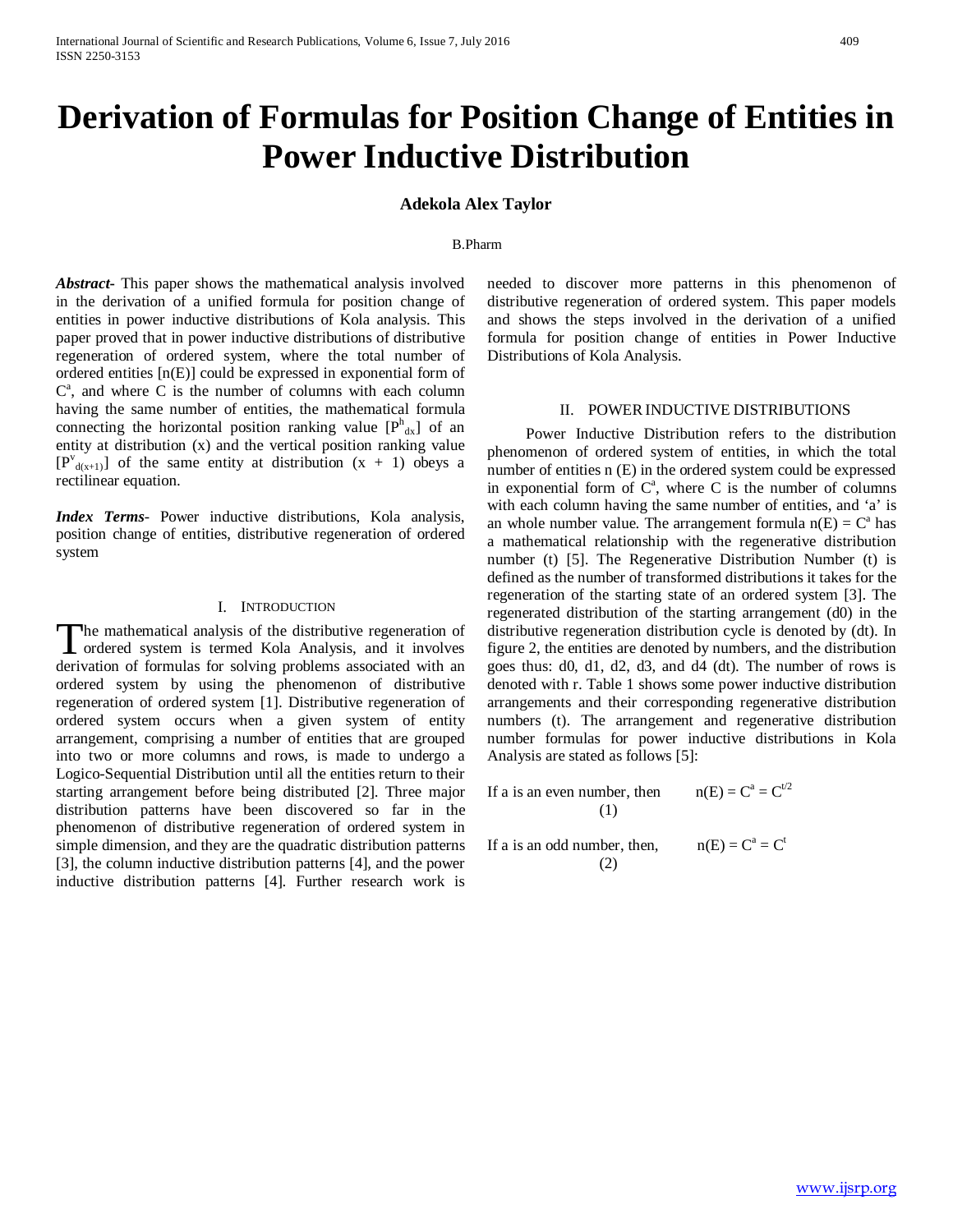## A MODEL OF DISTRIBUTIVE REGENERATION OF ORDERED SYSTEM

Logico-Sequential Distribution (LSD) in Simple Dimension



The distribution goes thus: d0, d1, d2, d3 =  $df$  or Regenerated d0  $C \ge 2, r \ge 2, n(E) \ge 3$  $p(E)$  = Total number of entities in the ordered system,  $C =$  Number of columns with each column having the same number of entities,  $r =$  number of rows,  $dt$  = Regenerated distribution of d0 & t = Regenerative distribution number

## **Figure 1: Schematic Representation of Phenomenon of Distributive Regeneration of Ordered System using Logico-Sequential Distribution**

# III. DATA COLLECTION AND POSITION RANKING VALUES OF ENTITIES IN POWERINDUCTIVE DISTRIBUTIONS

 Mathematical analysis of the position change, correlation, and location of entities in distributive regeneration of ordered system cycle in Kola Analysis is called Positiomatics [4]. According to Taylor, the mathematical equations connecting the horizontal and vertical position ranking values of entities in distributive regeneration of ordered system at any particular distribution obey either linear or rectilinear equations [1]. Let numbers represent the entities in an ordered system as shown in Figure 3. The ordered system in Figure 3 has total number of entities  $[n(E)] = 16$ , number of columns (C) = 4, number of rows  $(r) = 4$ , and d0 represents the starting arrangement. The

arrangement is in simple dimension with each column having four entities. Let P'<sub>dx</sub> denotes vertical position ranking value at distribution (x),  $P^{v}_{d(x+1)}$  denotes vertical position ranking value at distribution  $(x + 1)$ ,  $P_{dx}^{h}$  denotes horizontal position ranking value at distribution (x), and  $P<sup>h</sup><sub>d(x+1)</sub>$  denotes horizontal position ranking value at distribution  $(x + 1)$ . Let  $K^{\nu}_{dx}$  denotes rank value of vertical class interval of entities at distribution (x),  $K^{\nu}$ <sub>d(x+1)</sub> denotes rank value of vertical class interval of entities at distribution  $(x + 1)$ , and  $K<sup>h</sup><sub>dx</sub>$  denotes the rank value of horizontal class interval of entities at distribution (x), and  $K^h_{d(x+1)}$  denotes the rank value of horizontal class interval of entities at distribution  $(x + 1)$ . Table 2 shows the vertical position and horizontal position ranking values of the entities designated by numbers in Figure 3.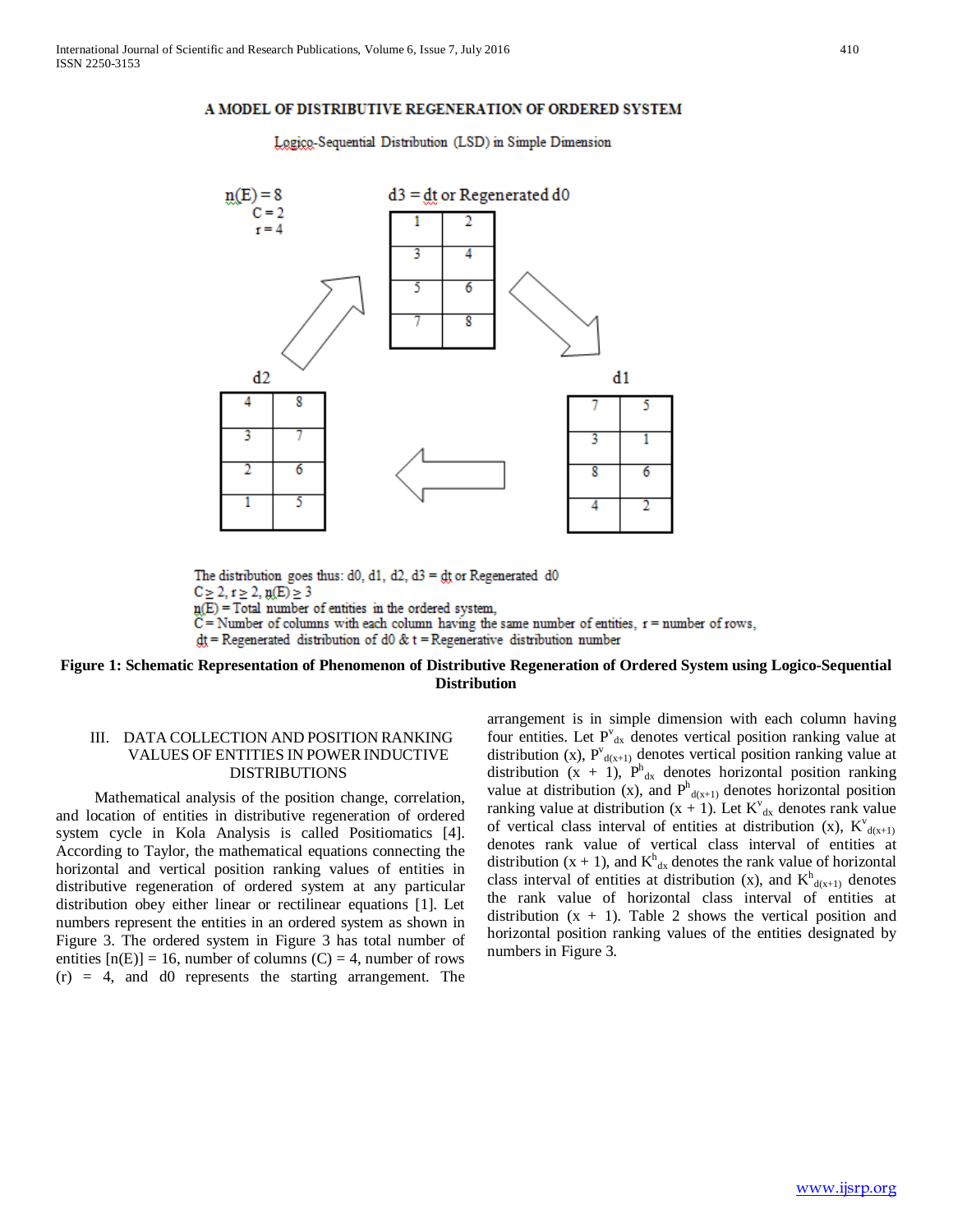|  |  |  |  |  |  |  |  | $d \cdot 4 = dt$ |  |  |  |
|--|--|--|--|--|--|--|--|------------------|--|--|--|
|  |  |  |  |  |  |  |  |                  |  |  |  |
|  |  |  |  |  |  |  |  |                  |  |  |  |
|  |  |  |  |  |  |  |  |                  |  |  |  |

Figure 2: An Example of Power Inductive Distribution,  $n(E) = 9, C = 3, r$  $= 3, t = 4, \text{ and } n(E) = C<sup>2</sup>$ 

Table 1: Some Power Inductive Distribution Arrangements and their Corresponding Regenerative Distribution Numbers  $(t)$ .

| n(E) | С     | $C^x$   |   | n(E)   | $C_{\parallel}$ | $C^x$ |   |
|------|-------|---------|---|--------|-----------------|-------|---|
| 9    | 3     |         |   | $16\,$ | $\overline{2}$  |       |   |
| 16   |       |         |   | 81     | 3               | 34    |   |
| 25   | $5 -$ | $5^2$   |   | 256    |                 |       |   |
| 64   |       | $4^3\,$ |   | $32\,$ | $\overline{2}$  | $2^5$ | 5 |
| 512  |       | $8^3$   |   | 243    | 3               | $3^5$ | h |
| 729  |       | q3      | 3 | 1024   |                 |       |   |



 Subjection of entities in the ordered system of Figure 3 to Logico-sequential distribution leads to distributive regeneration of ordered system in Figure 4. Let consider the position change of an entity designated by number 1 in the distributive regeneration system in Figure 4. The horizontal position ranking value ( $P<sup>h</sup>_{d0}$ ) of the entity designated by 1 at distribution (d0) =  $1<sup>st</sup>$ , while also its vertical position ranking value ( $P<sup>v</sup><sub>d1</sub>$ ) =  $16<sup>th</sup>$ based on position ranking. Since the graph of  $P<sup>h</sup><sub>d<sub>x</sub></sub>$  against  $P<sup>v</sup><sub>d(x+1)</sub>$ 

is to be plotted, therefore, for entity  $(E) = 1$  the following ranking values are gotten as stated in Table 3.

For entity (E) = 1,  $(P^h_{d0}, P^v_{d1}) = (1, 16)$ ,  $(P^h_{d1}, P^v_{d2}) = (4, 16)$ 13),  $(P^h_{d2}, P^v_{d3}) = (16, 1)$ , and  $(P^h_{d3}, P^v_{d4}) = (13, 4)$ . The same procedure is applied to  $E = 6$  and  $E = 12$  as shown in Table 3. It should be noted that the graph of  $P_{dx}^{v}$  can also be plotted against  $P<sup>h</sup><sub>d(x+1)</sub>$  to obtain a similar equation.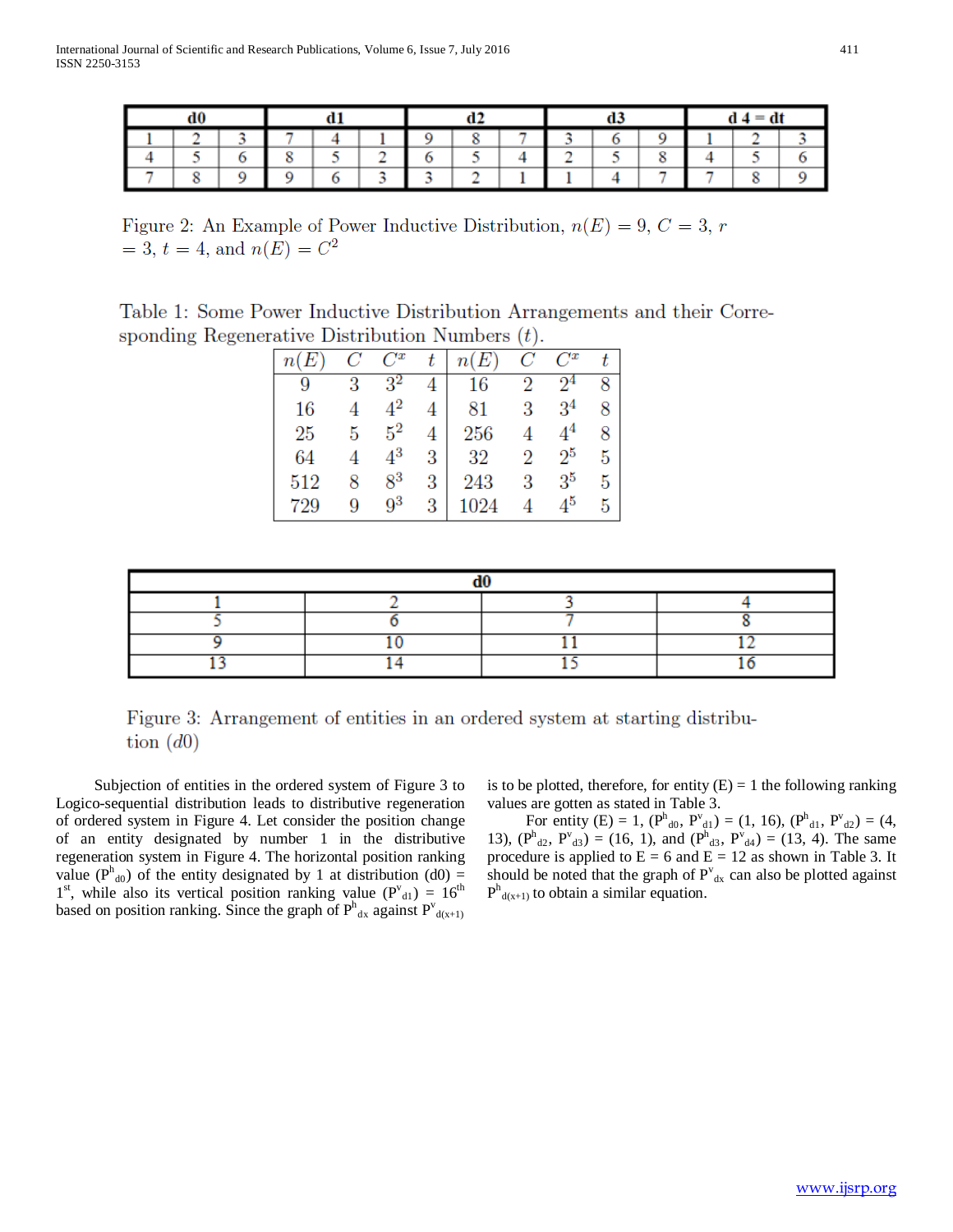| E              | dx   | dx              | E  | $\ddot{dx}$      | dx               |
|----------------|------|-----------------|----|------------------|------------------|
| 1              | 4th  | 1st             | 9  | 2 <sub>nd</sub>  | 9th              |
| $\overline{2}$ | 8th  | 2 <sub>nd</sub> | 10 | 6th              | 10th             |
| 3              | 12th | 3rd             | 11 | 10 <sub>th</sub> | 11 <sub>th</sub> |
| 4              | 16th | 4th             | 12 | 14th             | 12th             |
| 5              | 3rd  | 5th             | 13 | 1st              | 13 <sub>th</sub> |
| 6              | 7th  | 6th             | 14 | 5 <sub>th</sub>  | 14th             |
| 7              | 11th | 7th             | 15 | 9th              | 15th             |
| 8              | 15th | $8{\rm th}$     | 16 | 14th             | 16th             |

Table 2: Position Ranking Values of Entities in Figure 3

|    |    | d0 |    |    | d1 |   |   |    |    | d2 |    | d3 |    |    |    | $d4 = dt$ |    |    |
|----|----|----|----|----|----|---|---|----|----|----|----|----|----|----|----|-----------|----|----|
|    |    |    |    |    | 9  |   |   | 16 | 15 | 14 | 13 | 8  | 12 | 16 |    |           |    |    |
| 5  | 6  |    | 8  | 14 | 10 | 6 | 2 | 12 | 11 | 10 | 9  |    | 11 | 15 |    | 6         |    | 8  |
| 9  | 10 | 11 | 12 | 15 | 11 |   | 3 | 8  |    | 6  |    | 6  | 10 | 14 | 9  | 10        |    | 12 |
| 13 | 14 | 15 | 16 | 16 | 12 | 8 | 4 |    | 3  | 2  |    | 5  | 9  | 13 | 13 | 14        | 15 | 16 |

Figure 4: Distributive Regeneration of Ordered System,  $n(E) = 16, C = 4$ ,  $r = 4, t = 4, \text{ and } n(E) = C^2$ 

Table 3: Table of position ranking values for entities designated by numbers 1, 6 and 12 respectively

| $\begin{vmatrix} dx & d0 & d1 & d2 & d3 & d4 \end{vmatrix}$ d0 d1 d2 d3 d4 d0 d1 d2 d3 d4                                    |  |  |  |  |  |  |  |  |
|------------------------------------------------------------------------------------------------------------------------------|--|--|--|--|--|--|--|--|
|                                                                                                                              |  |  |  |  |  |  |  |  |
| $\begin{array}{ c ccccccccccc }\nP_{dx}^v & 4 & 16 & 13 & 1 & 4 & 7 & 11 & 10 & 6 & 7 & 14 & 5 & 3 & 12 & 14 \\ \end{array}$ |  |  |  |  |  |  |  |  |

By using position ranking values of Table 3, a graph of  $P^h_{dx}$  against  $P^v_{d(x+1)}$  was plotted. The graph is a linear graph as shown in Figure 5.  $n(E) = C^2$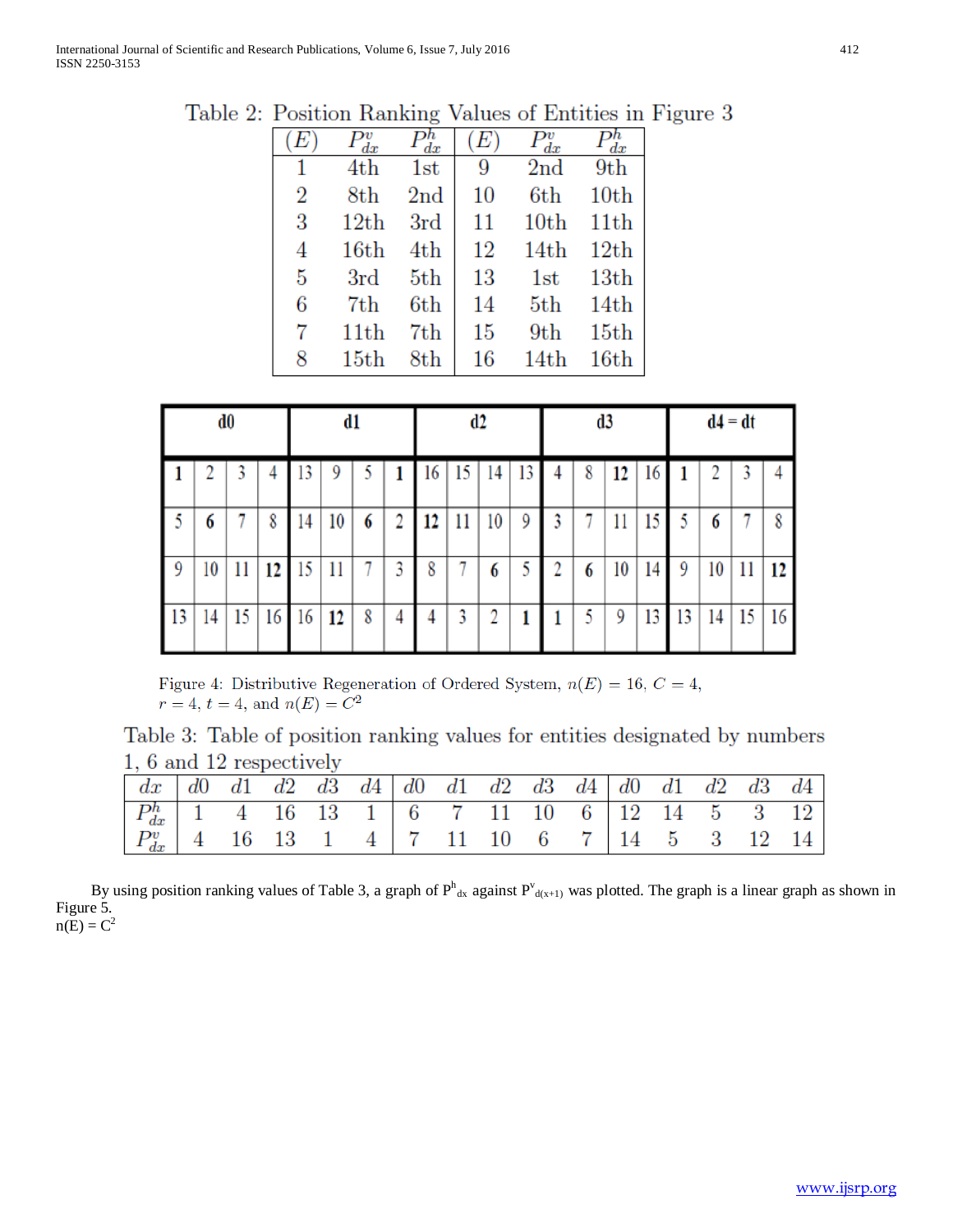

Figure 5: A graph of  $P_{dx}^{h}$  against  $P_{d(x+1)}^{v}$ 

The equation of the graph in Figure 5 is derived as follows:

$$
\frac{P_{dx}^{h}}{17} + \frac{P_{d(x+1)}^{v}}{17} = 1
$$

$$
P_{dx}^{h} = -P_{d(x+1)}^{v} + 17
$$

but  $C = 4$ ,  $n(E) = C^2 = 4^2 = 16$ then

$$
P_{dx}^{h} = -P_{d(x+1)}^{v} + C^{2} + 1
$$
\n(3)

|   | d0 | dl |  | d2 | $d3 = dt$ |   |
|---|----|----|--|----|-----------|---|
|   |    |    |  | o  |           |   |
|   |    |    |  |    |           |   |
|   |    |    |  |    |           |   |
| - | 8  | n  |  | -  |           | 8 |

Figure 6: Distributive Regeneration of Ordered System,  $n(E) = 8$ ,  $C = 2$ ,  $r = 4$ ,  $t = 3$ , and  $n(E) = C<sup>3</sup>$ 

 Considering the position change of entities designated by numbers 1, 4, and 5 in the distributive regeneration of ordered system in Figure 6 from d0 to d3, position ranking values were gotten as shown in Table 4. By using position ranking values of Table 4, a graph of  $P^h$ <sub>dx</sub> against  $P^v$ <sub>d(x+1)</sub> was plotted. The graph is a rectilinear graph with two straight lines as shown in Figure 7.  $n(E) = C<sup>3</sup>$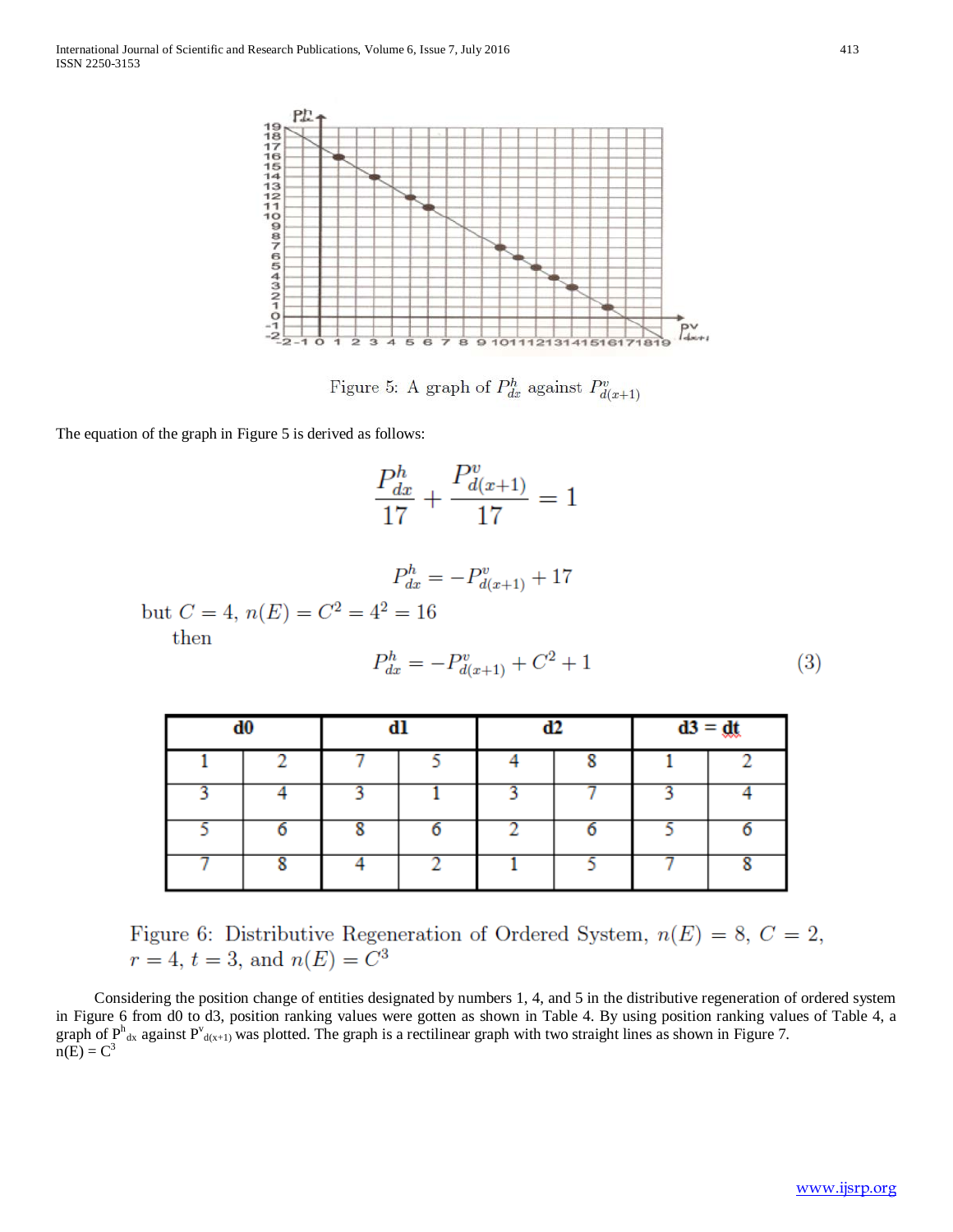Table 4: Table of position ranking values for entities designated by numbers 1, 4 and 5 respectively

| $\begin{array}{ c cccc cccc cccc }\hline P_{dx}^h&1&4&7&1&4&7&1&4&5&2&8&5 \\ \hline P_{dx}^v&4&7&1&4&7&1&4&7&2&8&5&2 \\ \hline \end{array}$ |  |  |  |  |  |  |
|---------------------------------------------------------------------------------------------------------------------------------------------|--|--|--|--|--|--|
|                                                                                                                                             |  |  |  |  |  |  |



Figure 7: A graph of  $P_{dx}^{h}$  against  $P_{d(x+1)}^{v}$ 

The equation of the graph in Figure 7 is derived as follows:

$$
\frac{P_{dx}^{h}}{4.5} + \frac{P_{d(x+1)}^{v}}{9} = 1
$$
  
\n
$$
P_{dx}^{h} = -\frac{1}{2}P_{d(x+1)}^{v} + [4.5]
$$
  
\n
$$
\frac{P_{dx}^{h}}{9} + \frac{P_{d(x+1)}^{v}}{18} = 1
$$
  
\n
$$
P_{dx}^{h} = -\frac{1}{2}P_{d(x+1)}^{v} + [4.5]2
$$
\n(5)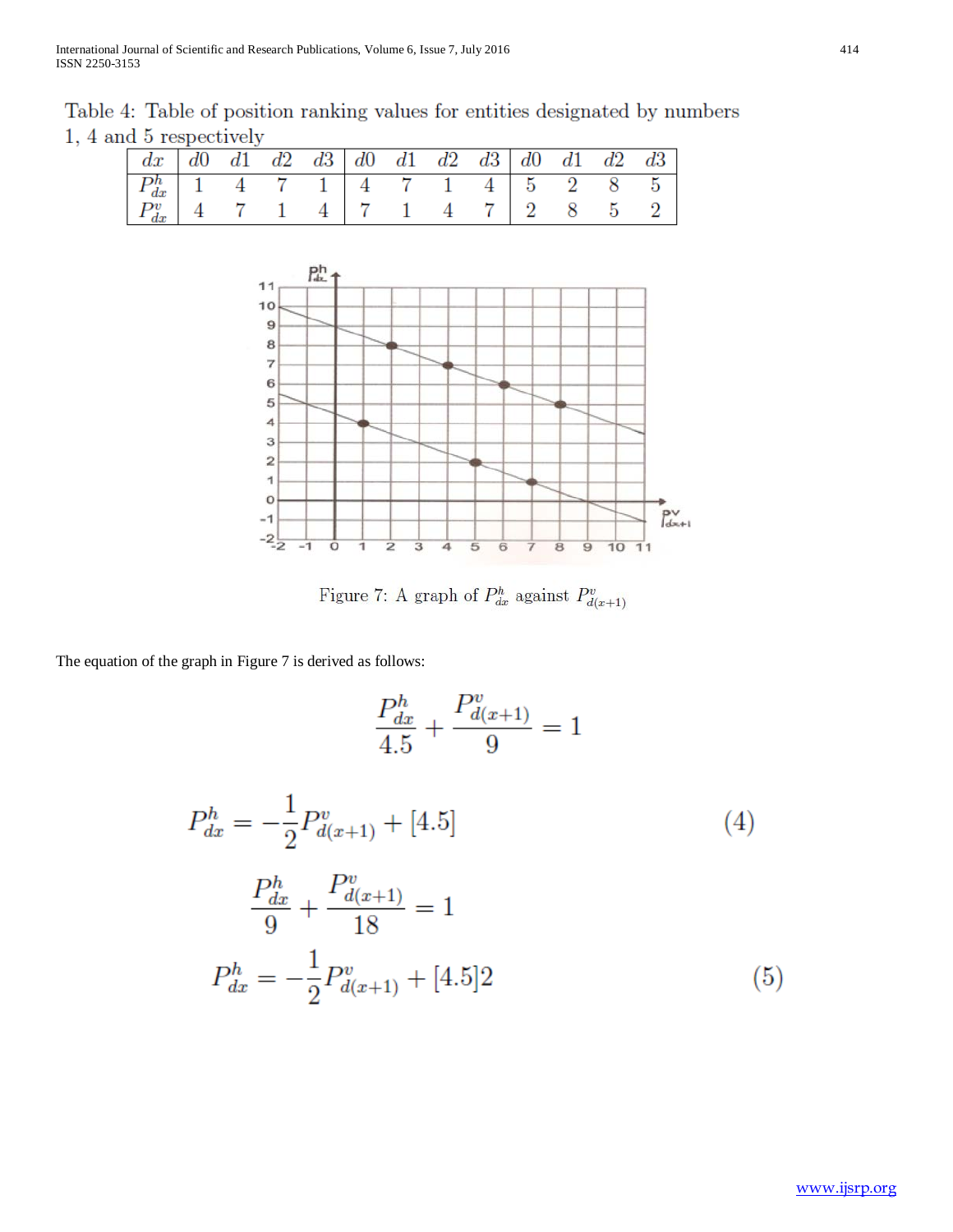The unified formula for equations 4 and 5 from the graph in figure 7 is derived as follows: Since  $C=2$ .

therefore  $\frac{C^3+1}{C} = 4.5$ then

$$
P_{dx}^{h} = -\frac{1}{C}P_{d(x+1)}^{v} + \left(\frac{C^{3} + 1}{C}\right)K_{dx}^{h}
$$
 (6)

where  $K_{dx}^{h} =$  Rank of horizontal position value of entities in the same class

interval. For equation 4,

 $K_{dx}^h = 1$ 

For equation 5,

$$
K_{dx}^h=2
$$

Therefore, the unified formula for equations 4 and 5 from the graph in figure 7 is given as:

$$
P_{dx}^{h} = -\frac{1}{C}P_{d(x+1)}^{v} + \left(\frac{C^{3} + 1}{C}\right)K_{dx}^{h}
$$

Table 5: Table of position ranking values for entities designated by numbers 3, 4 and 13 respectively

| dx                              | d0 | $^{d1}$ | $^{d2}$ | d3 | d4             | ď5     | d6     | ď7 | d8      |
|---------------------------------|----|---------|---------|----|----------------|--------|--------|----|---------|
| эn<br>dx                        | 3  |         | 5       |    | 14             | $10\,$ | 12     |    | 3       |
| $\frac{\partial v}{dx}$         |    | 5       | 6       | 14 | 10             | 12     | 11     | 3  |         |
| dх                              |    |         | d2      | d3 | d4             | ď5     | $d6\,$ | ď7 | $^{d8}$ |
| dx                              |    | 15      |         |    | 13             | 2      | 16     | 9  |         |
| dx                              | 15 |         | 8       | 13 | $\overline{2}$ | 16     | 9      |    | 15      |
| dx                              |    | $_{d1}$ | $^{d2}$ | d3 | d4             | ď5     | $d6\,$ | d7 | d8      |
| $\frac{\partial h}{\partial x}$ | 13 |         | 16      | 9  | 4              | 15     |        | ×  | 13      |
|                                 | 2  | 16      | 9       |    | 15             |        | 8      | 13 | 2       |

 Considering the position change of entities designated by numbers 3, 4 and 13 in the distributive regeneration of ordered system in Figure 8 from d0 to d8, position ranking values were gotten as shown in Table 5. By using position ranking values of Table 5, a graph of  $P^h_{\text{dx}}$  against  $P^v_{\text{d}(x+1)}$  was plotted. The graph is a rectilinear graph with four straight lines as shown in Figure 9.  $n(E) = C<sup>4</sup>$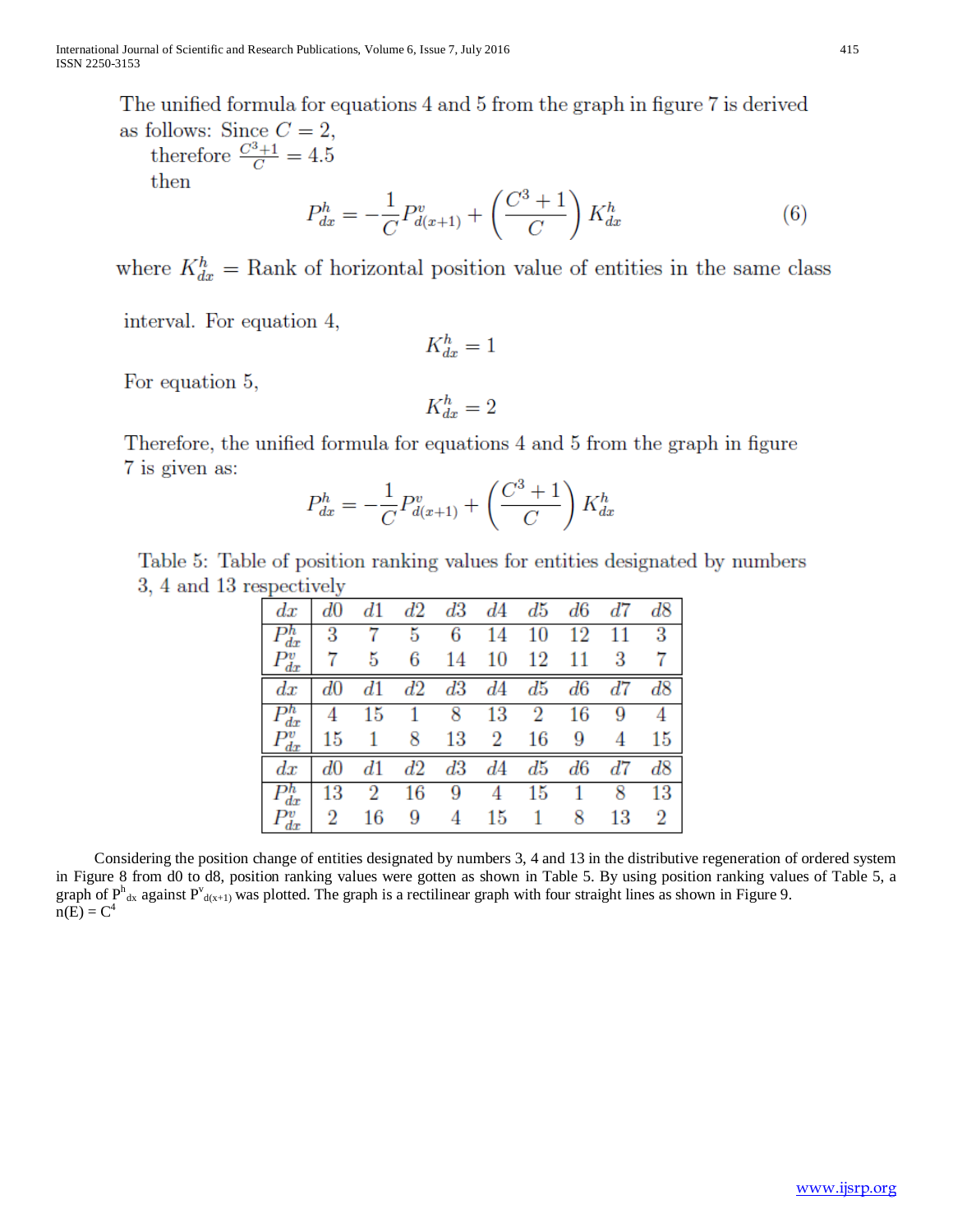|                | d0                      |    | $\mathbf{d}\mathbf{1}$  |                | d2                |                | d3             |                | d4             |
|----------------|-------------------------|----|-------------------------|----------------|-------------------|----------------|----------------|----------------|----------------|
| 1              | 2                       | 15 | 13                      | 4              | 8                 | $\overline{9}$ | 1              | 16             | 15             |
| 3              | 4                       | 11 | 9                       | 12             | 16                | 10             | 2              | 14             | 13             |
| 5              | 6                       | 7  | 5                       | 3              | $\overline{\tau}$ | 11             | 3              | 12             | 11             |
| $\overline{7}$ | $\overline{\mathbf{8}}$ | 3  | $\mathbf{1}$            | 11             | 15                | 12             | 4              | 10             | $\overline{9}$ |
| 9              | 10                      | 16 | 14                      | $\overline{2}$ | 6                 | 13             | 5              | 8              | 7              |
| 11             | 12                      | 12 | 10                      | 10             | 14                | 14             | 6              | 6              | 5              |
| 13             | 14                      | 8  | 6                       | $\mathbf{1}$   | 5                 | 15             | 7              | 4              | 3              |
| 15             | 16                      | 4  | $\overline{\mathbf{2}}$ | 9              | 13                | 16             | 8              | $\overline{2}$ | 1              |
| d5             |                         |    | d6                      |                | d7                |                |                |                |                |
|                |                         |    |                         |                |                   |                | $dS = dt$      |                |                |
| 2              | 4                       | 13 | 9                       | 8              | 16                | 1              | $\overline{2}$ |                |                |
| 6              | 8                       | 5  | 1                       | 7              | 15                | 3              | 4              |                |                |
| 10             | 12                      | 14 | 10                      | 6              | 14                | 5              | 6              |                |                |
| 14             | 16                      | 6  | 2                       | 5              | 13                | 7              | 8              |                |                |
| 1              | 3                       | 15 | 11                      | 4              | 12                | 9              | 10             |                |                |
| 5              | 7                       | 7  | 3                       | 3              | 11                | 11             | 12             |                |                |
| 9              | 11                      | 16 | 12                      | $\overline{2}$ | 10                | 13             | 14             |                |                |

Figure 8: Distributive Regeneration of Ordered System,  $n(E) = 16, C = 2$ ,  $r = 8, t = 8,$  and  $n(E) = C<sup>4</sup>$ 



Figure 9: A graph of  $P_{dx}^{h}$  against  $P_{d(x+1)}^{v}$ 

The equation of the graph in Figure 9 is derived as follows: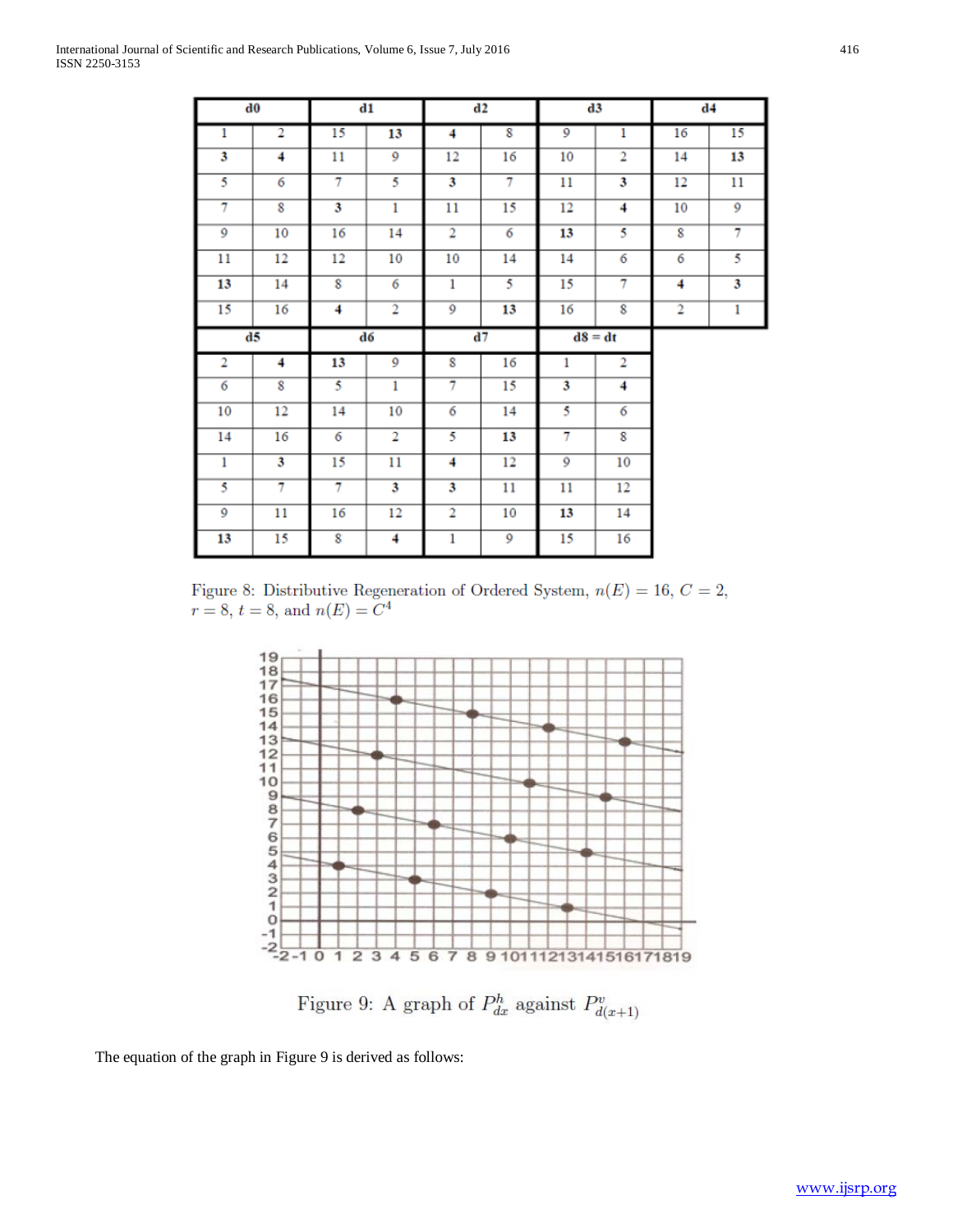International Journal of Scientific and Research Publications, Volume 6, Issue 7, July 2016 ISSN 2250-3153

$$
\frac{P_{dx}^{h}}{4.25} + \frac{P_{d(x+1)}^{v}}{17} = 1
$$

$$
P_{dx}^{h} = -\frac{1}{4}P_{d(x+1)}^{v} + [4.25] \tag{7}
$$

$$
\frac{P_{dx}^{h}}{8.5} + \frac{P_{d(x+1)}^{v}}{34} = 1
$$
\n
$$
P_{dx}^{h} = -\frac{1}{4}P_{d(x+1)}^{v} + [4.25]2
$$
\n
$$
\frac{P_{dx}^{h}}{12.75} + \frac{P_{d(x+1)}^{v}}{51} = 1
$$
\n
$$
P_{dx}^{h} = -\frac{1}{4}P_{d(x+1)}^{v} + [4.25]3
$$
\n
$$
P_{dx}^{h} = P_{d(x+1)}^{v} + [4.25]3
$$
\n(9)

$$
\frac{P_{dx}^{h}}{17} + \frac{P_{d(x+1)}^{v}}{68} = 1
$$
\n
$$
P_{dx}^{h} = -\frac{1}{4}P_{d(x+1)}^{v} + [4.25]4
$$
\n(10)

The unified formula for equations 7, 8, 9 and 10 from the graph in figure 9 is derived as follows: Since  $C = 2$ ,<br>therefore  $\frac{C^4 + 1}{C^2} = 4.25$ 

then

$$
P_{dx}^{h} = -\frac{1}{C^{2}}P_{d(x+1)}^{v} + \left(\frac{C^{4} + 1}{C^{2}}\right)K_{dx}^{h}
$$
 (11)

where  $K_{dx}^{h}$  = Rank of horizontal position value of entities in the same class interval. For equation 7,

$$
K_{dx}^h = 1
$$

For equation 8,

 $K_{dx}^h=2$ 

For equation 9,

For equation 10,

 $K_{dx}^h=3$ 

$$
K_{dx}^h = 4
$$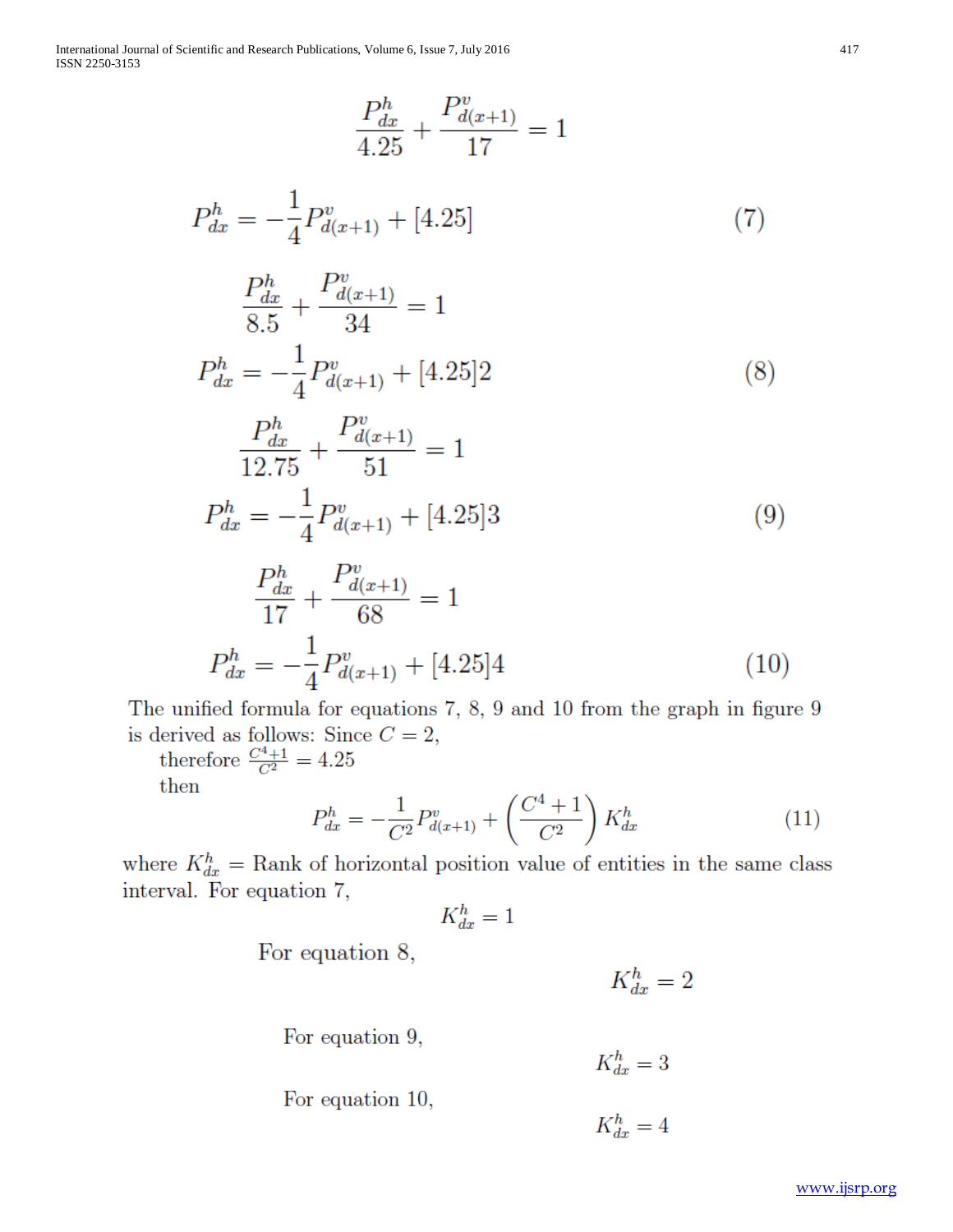Therefore, the unified formula for equations 7, 8, 9 and 10 from the graph in figure 9 is given as:

$$
P_{dx}^{h} = -\frac{1}{C^{2}}P_{d(x+1)}^{v} + \left(\frac{C^{4} + 1}{C^{2}}\right)K_{dx}^{h}
$$

By considering the unified formulas derived from the graphs of figures 5, 7 and 9, an overall unified formula is derived for the horizontal position ranking value  $[P^h{}_{dx}]$  of an entity at distribution (x) and the vertical position ranking value of  $[P^v{}_{d(x+1)]}$  of the same entity at distribution  $(x+1)$  in Power Inductive Distribution in Kola Analysis as follows: The unified formula, equation 3, derived from the graph in figure 5:

$$
P_{dx}^{h} = -P_{d(x+1)}^{v} + C^{2} + 1
$$

The unified formula, equation 6, derived from the graph in figure 7:

$$
P_{dx}^{h} = -\frac{1}{C}P_{d(x+1)}^{v} + \left(\frac{C^{3} + 1}{C}\right)K_{dx}^{h}
$$

The unified formula, equation 11, derived from the graph in figure 9:

$$
P_{dx}^{h} = -\frac{1}{C^2} P_{d(x+1)}^{v} + \left(\frac{C^4 + 1}{C^2}\right) K_{dx}^{h}
$$

Analyzing these three unified formulas derived from the graphs in figures 5, 7, and 9: if  $a = 2$ , and  $n(E) = C^a = C^2$ , then  $K_{dx}^h = 1$ 

$$
P_{dx}^{h} = -\frac{1}{C^{2-2}}P_{d(x+1)}^{v} + \left(\frac{C^{2}+1}{C^{2-2}}\right)K_{dx}^{h}
$$

Therefore,

$$
P_{dx}^{h} = -P_{d(x+1)}^{v} + C^{2} + 1
$$

if  $a = 3$ , and  $n(E) = C^a = C^3$ , then

$$
P_{dx}^{h} = -\frac{1}{C^{3-2}}P_{d(x+1)}^{v} + \left(\frac{C^{3}+1}{C^{3-2}}\right)K_{dx}^{h}
$$

Therefore,

$$
P_{dx}^{h} = -\frac{1}{C}P_{d(x+1)}^{v} + \left(\frac{C^{3} + 1}{C}\right)K_{dx}^{h}
$$

if  $a = 4$ , and  $n(E) = C^a = C^4$ ,

then

$$
P_{dx}^{h} = -\frac{1}{C^{4-2}}P_{d(x+1)}^{v} + \left(\frac{C^{4} + 1}{C^{4-2}}\right)K_{dx}^{h}
$$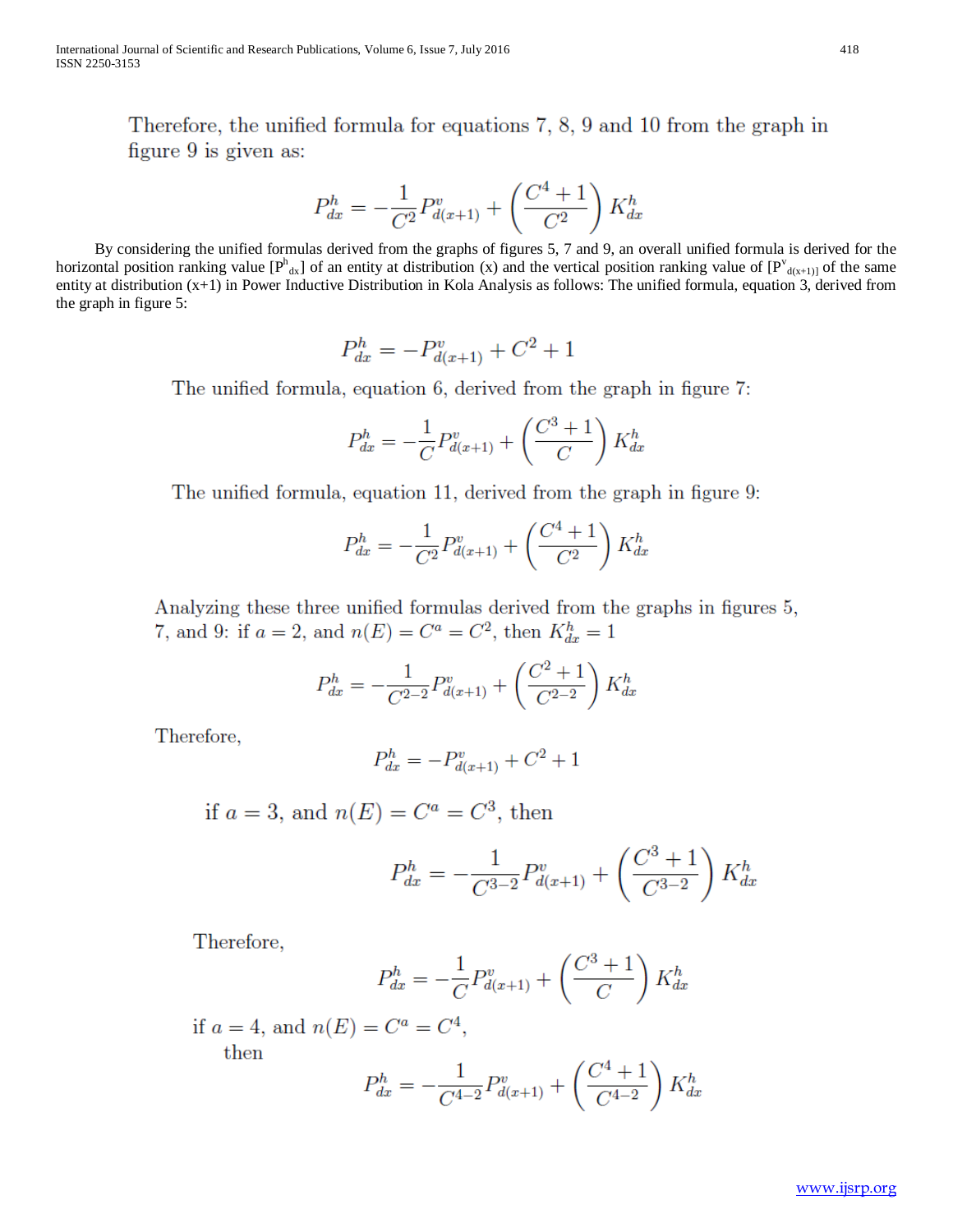Therefore,

$$
P_{dx}^{h} = -\frac{1}{C^{2}}P_{d(x+1)}^{v} + \left(\frac{C^{4} + 1}{C^{2}}\right)K_{dx}^{h}
$$

Therefore, the overall unified formula for the mathematical relationship between  $P_{dx}^{h}$  and  $P_{d(x+1)}^{v}$  for Power Inductive Distribution in Kola Analysis is given as:

$$
P_{dx}^{h} = -\frac{1}{C^{a-2}} P_{d(x+1)}^{v} + \left(\frac{C^{a} + 1}{C^{a-2}}\right) K_{dx}^{h}
$$
 (12)

where,

$$
\frac{r}{C} \ge K_{dx}^h \ge 1
$$

Calculating  $K_{dx}^{h}$ 

if  $a = 2$ , and  $C = 4$ , then  $n(E) = 4^2 = 16$ , and  $r = 4$ Therefore,

$$
\frac{n(E)}{\left[\frac{r}{C}\right]}=16\left(\frac{4}{4}\right)=16
$$

Therefore, horizontal class interval is from  $(1 - 16)$ , and from  $(1 - 16)$ ,  $K_{dx}^h=1.$ 

$$
\frac{4}{4} \ge K_{dx}^h \ge 1
$$

if  $a = 3$ , and  $C = 2$ , then  $n(E) = 2^3 = 8$ , and  $r = 4$ Therefore,

$$
\frac{n(E)}{\left[\frac{r}{C}\right]} = 8\left(\frac{2}{4}\right) = 4
$$

Therefore, horizontal class interval is from  $(1-4)$ , from  $(1-4)$ ,  $K_{dx}^{h} = 1$ , and from  $(5-8)$ ,  $K_{dx}^{h} = 2$ .

$$
\frac{4}{2} \ge K_{dx}^h \ge 1
$$

if 
$$
a = 4
$$
, and  $C = 2$ , then  $n(E) = 2^4 = 16$ , and  $r = 8$   
Therefore,

$$
\frac{n(E)}{\left[\frac{r}{C}\right]} = 16\left(\frac{2}{8}\right) = 4
$$

Therefore, horizontal class interval is from  $(1-4)$ , and from  $(1-4)$ ,  $K_{dx}^{h} = 1$ , from  $(5-8)$ ,  $K_{dx}^{h} = 2$ , from  $(9-12)$ ,  $K_{dx}^{h} = 3$ , and from  $(13-16)$ ,  $K_{dx}^{h} = 4$ .

$$
\frac{3}{2} \ge K_{dx}^h \ge 1
$$

A Practical Problem: A mathematics tutor wanted to perform a card mathematical magic game with 256 cards which were to be grouped into 4 columns with each column having 64 cards. If his plan was to put a spectator's card at the horizontal position ranking value ( $P_{d0}^{h}$ ) = 125<sup>th</sup> at the starting distribution (d0) and to pick it up vertically at distribution 1 (d1), what would be the vertical position ranking value  $(P^{v}_{d1})$  of the spectator's card at d1?

## IV. CONCLUSION

Positiomatics, which is the aspect of Kola analysis that deals with derivation of formulas for position change of entities in distributive regeneration of ordered system, opens an innovative way of programming, encrypting, and tracking of information, objects, and entities in an ordered arrangement. Moreover, the method of analysis involved in the derivation of